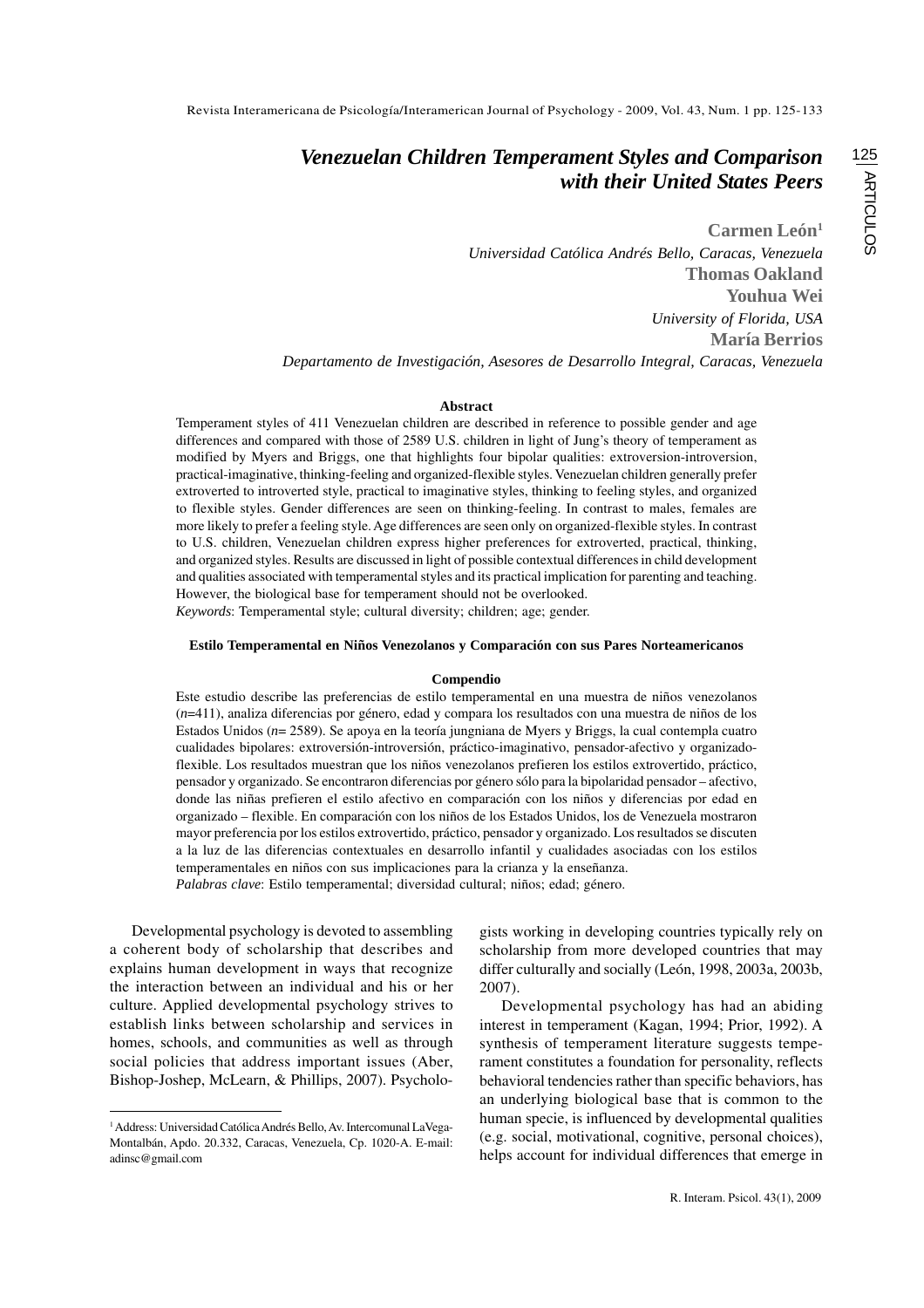early ages, remains relatively stable over time, and includes some emotional reactions (Teglasi, 1998a, 1998b). The study of stability and change of temperamental styles may help to unify psychology's biological, environmental, and intrapsychic interests (Magnusson, 1988). International research on temperamental styles may contribute to our understanding of its origins and universal impact on behaviors (Plomin & McClearn, 1996).

Although the qualities that constitute the construct of temperament may differ by age, there is considerable agreement that, for children and adults, temperament includes the following for bipolar styles (i.e., types): extroversion vs. introversion, practical vs. imaginative, thinking vs. feeling, and organized vs. flexible. The first three styles were proposed by Jung (1971) and the fourth was added by Myers and Briggs (Myers & McCaulley, 1985). Oakland and his colleagues have utilized this mode to examine children's temperament in Australia (Oakland, Faulkner, & Bassett, 2005), Costa Rica (Oakland & Mata, 2007), Gaza (Oakland, Alghorani, & Lee, 2006), Greece (Oakland & Hatzichristou, 2008), Hungary, (Katona & Oakland, 2000), Nigeria (Oakland, Mogaji, & Dempsey, 2006), People's Republic of China (Oakland & Lu, 2006), South Korea (Lee & Oakland, see Oakland & Lu, 2006), South Africa (Oakland & **Pretorius**, 2008) and Zimbabwe (Oakland, Mpofu, & Sulkowski, 2007) in an attempt to add to an understanding of children's temperament.

This research has been aided by using reliable measures of temperament for children (Oakland, Glutting, & Horton, 1996) and adults. The Myers-Briggs Type Indicator ([MBTI], Myers & McCaulley, 1985), a measure of adult temperament, has been translated into at least 16 languages and reportedly is the most widely used measure in the world (Myers, McCaulley, Quenk, & Hammer, 1998). Its information has been applied successfully to career guidance, counseling, employment management, interpersonal relationships, education, and other important applied activities (Keirsey & Bates, 1984; Myers & McCaulley, 1985; Myers et al., 1998).

The Student Styles Questionnaire, developed based on MBTI model, measures temperament preferences for children and youth ages 8 through 17 (Oakland et al., 1996). It provides information on children's preferences for where they draw energy (extroverted-introverted), how they acquire information (practical-imaginative), how they make decisions (thinking-feeling), and when they make decisions (organized vs. flexible). Thus, data from this scale may provide information on children's motivation; how they learn, retain and retrieve information; how they relate to peers and superiors; form values (Horton & Oakland, 1996; Keirsey & Bates, 1984; Lawrence, 1982; Oakland et al., 1996); and select vocations (Keirsey & Bates, 1984; Keogh, 2003; Macdaid, McCaulley, & Kainz, 1991; Oakland, Stafford, Horton, & Glutting, 2001). Although temperament traits are relatively stable, they may change as a function of age, gender, social and cultural experiences, personality, and personal choices (Bates & Wachs, 1994; Buss & Plomin, 1984; Goldsmith & Rieser-Danner, 1986; Keirsey & Bates, 1984; Plomin & Dunn, 1986; Prior, 1992; Rothbart & Jones, 1998; Strelau, 1998; Teglasi, 1998a, 1998b; Thomas & Chess, 1977; Thomas, Chess, & Birch, 1968).

# Age Differences

Children in the United States (U.S.) generally prefer extroverted, imaginative, and organized styles. They display age related differences on extroversion-introversion styles (i.e., a preference for extroversion increases from 8 to 13), on practical-imaginative styles (i.e., a preference for an imaginative style generally increases with age) and on organized-flexible styles (i.e., a preference for a flexible style generally increases with age) (Bassett, 2005; Oakland et al., 1996; Thayer, 1996). Studies of age differences in temperament style among Venezuelan children could not be located.

#### Gender Differences

The New York longitudinal study reported that temperament differences between males and females appear shortly after infancy and increase with age on the following New York longitudinal study qualities: adaptability, approach/withdrawal, activity, and sensory threshold (Chess & Thomas, 1991). During the period from 4 months to 4 years, males are more adaptable and approaching than females. Between ages 8 to 12, males display higher levels of activity and sensitivity (Maziade, Boutin, Cote, & Thivierge, 1986).

Studies on temperamental style of children in the U.S., ages 8-17, confirm the presence of gender differences (Bassett & Oakland, in press; Oakland et al., 1996). More females than males prefer an organized style while more males than females prefer a flexible style. More males than females prefer a thinking style while more females than males prefer a feeling style. Gender differences on thinking-feeling appear early, at least by age 8, are sustained through adulthood, and may be universal (Hammer & Mitchell, 1996; Myers & McCaulley, 1985; Myers et al., 1998). Studies of gender differences in temperament style among Venezuelan children could not be located.

#### Cross-National Studies of Temperament

Oakland and his colleagues are using emic and etic approaches in their international studies of children's temperament (Berry, Poortinga, Segall, & Dasen, 1992). Emic approaches examine culture-specific traits while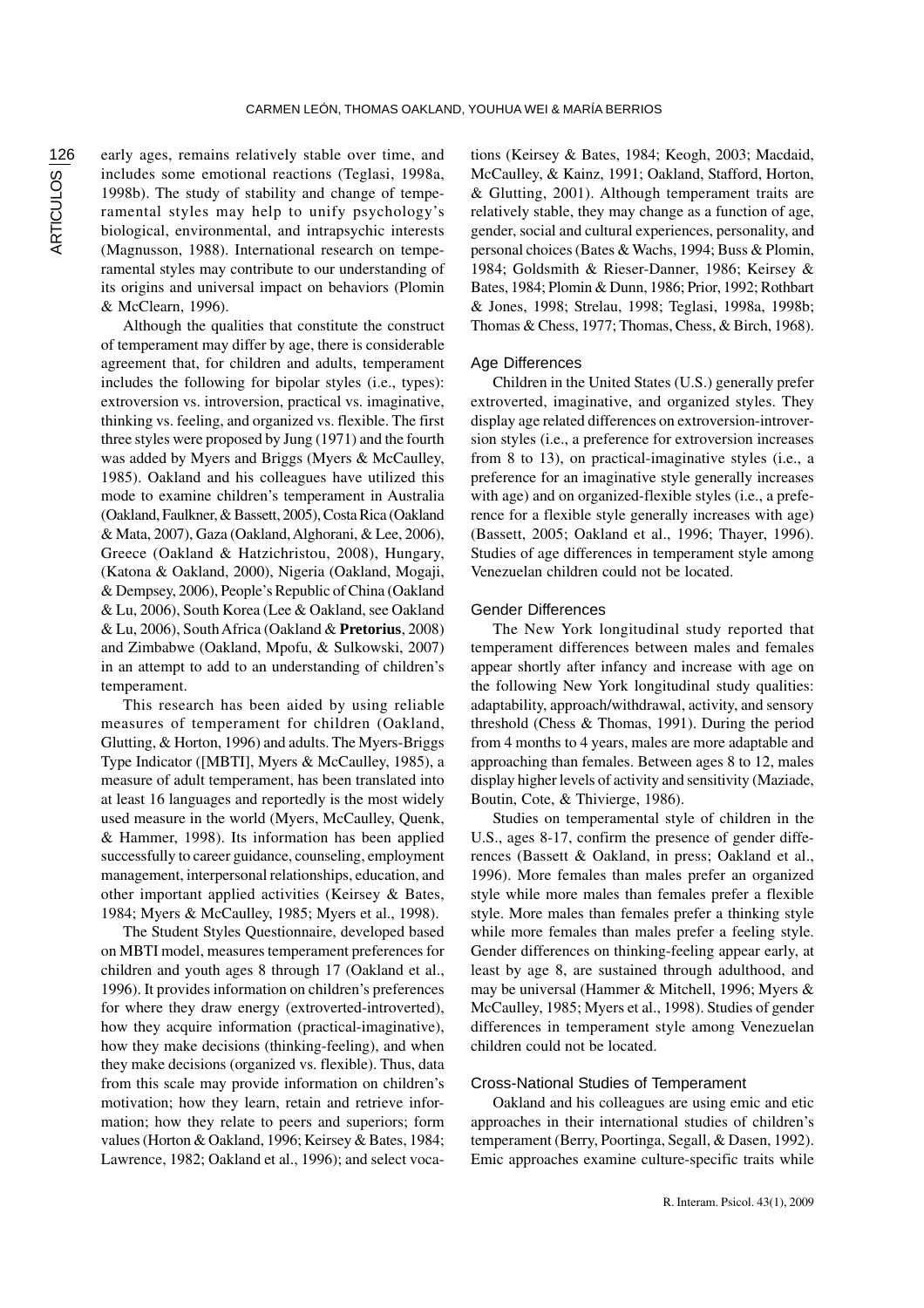|                                         | Preferences for the Primary Sources from Which One Draws Energy |  |  |  |  |  |  |  |  |  |  |
|-----------------------------------------|-----------------------------------------------------------------|--|--|--|--|--|--|--|--|--|--|
| Extroverted                             | Introverted                                                     |  |  |  |  |  |  |  |  |  |  |
| Energy from others/environment          | Energy from within/own ideas                                    |  |  |  |  |  |  |  |  |  |  |
| Many friends                            | Fewer deep friendships                                          |  |  |  |  |  |  |  |  |  |  |
| Many interests                          | Fewer in-depth interests                                        |  |  |  |  |  |  |  |  |  |  |
| Prefer talking, respond quickly         | Prefer writing, reserved                                        |  |  |  |  |  |  |  |  |  |  |
| Enjoy interruptions                     | Need own space/privacy                                          |  |  |  |  |  |  |  |  |  |  |
| Preferences for Acquiring Information   |                                                                 |  |  |  |  |  |  |  |  |  |  |
| Practical                               | Imaginative                                                     |  |  |  |  |  |  |  |  |  |  |
| Enjoy facts                             | Enjoy ideas                                                     |  |  |  |  |  |  |  |  |  |  |
| Prefer applications first               | Prefer theory first                                             |  |  |  |  |  |  |  |  |  |  |
| Learn by direct experience              | Learn by intuitive hunches                                      |  |  |  |  |  |  |  |  |  |  |
| Prefer simplicity                       | Enjoy possibilities                                             |  |  |  |  |  |  |  |  |  |  |
| Preferences for How One Makes Decisions |                                                                 |  |  |  |  |  |  |  |  |  |  |
| Thinking                                | Feeling                                                         |  |  |  |  |  |  |  |  |  |  |
| Value honesty                           | Value harmony                                                   |  |  |  |  |  |  |  |  |  |  |
| Concerned with justice                  | Sympathetic                                                     |  |  |  |  |  |  |  |  |  |  |
| Competitive                             | Cooperation                                                     |  |  |  |  |  |  |  |  |  |  |
| Enjoy debate, quizzical                 | Diplomatic, charming                                            |  |  |  |  |  |  |  |  |  |  |
| Decisions on logic                      | Decisions on personal value                                     |  |  |  |  |  |  |  |  |  |  |
|                                         | Preferences for When One Makes Decisions                        |  |  |  |  |  |  |  |  |  |  |
| Organized                               | Flexible                                                        |  |  |  |  |  |  |  |  |  |  |
| Prefer planning                         | Prefer Spontaneity                                              |  |  |  |  |  |  |  |  |  |  |
| Like order, systems                     | Like change, variety                                            |  |  |  |  |  |  |  |  |  |  |
| Enjoy routine                           | Enjoy surprises                                                 |  |  |  |  |  |  |  |  |  |  |
| Need Closure                            | Like to keep options open                                       |  |  |  |  |  |  |  |  |  |  |
| <b>Impose Standards</b>                 | Tolerant, adaptive                                              |  |  |  |  |  |  |  |  |  |  |
| Strong work ethic                       | Turn work into play                                             |  |  |  |  |  |  |  |  |  |  |

Table 1 *Qualities Associated with Temperament (Oakland et al., 1996)*

etic approaches examine whether traits and behaviors are universal and independent of one or more cultures. For example, attempts to establish the frequency children's temperament traits are displayed within a country or region and then to compare their frequency with those found in children from other countries or regions are consistent with efforts by McCrae and Costa (1997) and others (e.g., Berry et al., 1992; Macdaid, McCaulley, & Kainz, 1991; Plomin & Dunn, 1986) to examine the possibility of universal temperament and personality traits through cross-national studies.

Prior research found children in Hungary generally prefer practical, feeling, and organized styles (Katona & Oakland, 2000). Children in Australian generally prefer extraverted, imaginative, thinking, and organized styles (Oakland et al., 2005). Children in Costa Rica are more likely to prefer extraverted, imaginative, and organized styles (Oakland & Mata, 2007). Children in Gaza generally prefer introverted, practical, feeling, and organized styles (Oakland, Alghorani, et al., 2006). Children in Greece generally prefer extraverted, practical, thinking, and organized styles (Oakland & Hatzichristou, 2008). Children in Nigeria generally prefer introverted, practical, thinking, and organized styles (Oakland, Mogaji, & Dempsey, 2006). Children in the People's Republic of China generally prefer extraverted, practical, thinking, and organized styles (Oakland & Lu, 2006) Children in Zimbabwe generally prefer extroverted, practical, feeling, and organized styles (Oakland et al., in press).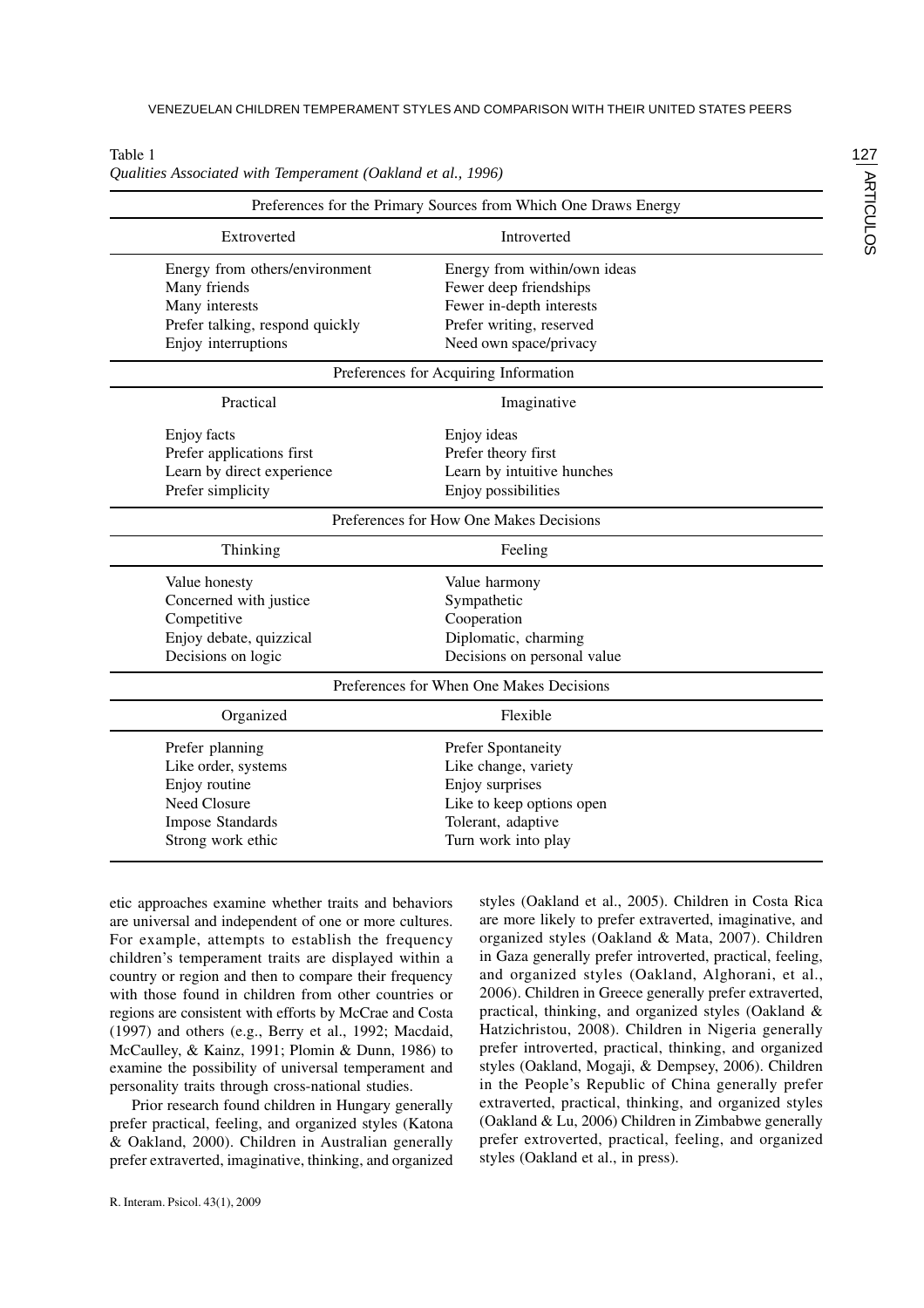# A Focus on Venezuelan Children

The influence of temperament and personality on Venezuelan children is recognized widely by practitioners and some scholars. Scholarship on this topic generally comes from three traditions. One relies on essays based on historic documents, professional experience, and social-political conditions (e.g. Capriles, 2007; Carias, 1983; Mijares, 1980; Silva Michelena, 1967)*.* This literature suggests adults prefer extroverted, practical, feeling, organized styles. Other studies by social psychologists rely mainly on psychohistory methodology to examine the impact of ideology, alienation, and national identity (Montero, 1997) on positive and negative attributions, not on temperament. However, this literature suggests an extroverted style may be most common. Studies that examine the impact of poverty on human development generally report 70% or more adults prefer extroverted and externally controlled styles (Oropeza Zambrano, 2002; Ugalde et al., 2004).

Some scholars believe personality must be understood in light of local culture (Triandis & Suh, 2002) while others believe personality is largely independent of cultures (McCrae & Costa, 1997). Additional research with children will add to this literature and may help resolve this difference in opinions. Empirical research that investigates differences in temperament styles between Anglo-American (U.S.) and Latin-South American (Venezuela) countries and Venezuelan children's preferences could not be located.

## **Proposes of this Study**

This research describes temperament style preferences in a sample of Venezuelan students at four age groups, examines possible gender and age differences among them, and compares temperament style preferences of children in Venezuela and the United States. The following questions are addressed in this study: Do Venezuelan children display differences in their preferences for extroversion-introversion, practical-imaginative, thinking-feeling, or organized-flexible styles? Do they display gender and age differences on these temperament styles? Do Venezuelan and U.S. children differ in their preferences for these styles?

## **Methods**

# **Participants**

*Venezuelan Sample.* Data were collected from 411 children selected randomly from public and private schools located in four main cities in Venezuelan regions: north (Caracas), east (Anzoategui), south (Bolivar), and west (Zulia), divided somewhat equally between males (*N*= 203) and females (*N*= 208) from four age levels: 9 (*n*= 101), 11 (*n*= 100), 13 (*n*= 102), and 15 (*n*=

108). Psychologists and psychology students administered the Student Styles Questionnaire-Venezuelan Spanish translation (Leon, 2005) using standard methods found in the SSQ manual (Oakland et al., 1996).

*U.S. Sample.* Data for U.S. children were drawn from the SSQ standardization sample. The standardization sample of 7,902, public and private school children, ages 8 through 17, was stratified on five categories to reflect the 1990 U.S. Bureau of the Census data (Oakland et al., 1996): age, gender, race/ethnicity, geographic region, and school type. A sample of 2,589 children was selected from the standardization group to form the following four age groups for this study: ages 9 (*n*= 648), 11 (*n*= 650), 13 (*n*= 652), and 15 (*n*= 639). Fifty-one percent were females. Three racial/ethnic groups were represented proportionately to the 1990 U.S. census: Anglo-Americans (73%), African-Americans (16%), and Hispanics (11%).

A discussion of temperament preferences among U.S. children by age and gender differences is not a primary focus of this study. This research can be found elsewhere (Bassett & Oakland, in press; Oakland et al., 1996; Thayer, 1996). Data on U.S. children are included to provide a cross-national comparison.

## Instrumentation

*Student Style Questionnaire (SSQ).* The SSQ (Oakland et al., 1996), a self-report paper and pencil group administered measure of temperament type for children ages 8 through 17, can be completed within approximately 20 minutes. Each of its 69 forced-choice items has two alternatives that provide for an assessment of preferred behaviors associated with one of four bipolar traits: extroversion (E) or introversion (I), practical (P) or imaginative (M), thinking (T) or feeling (F), and organized (O) or flexible (L). An example of an item assessing extroversion-introversion follows: After school, I most prefer to (a) spend time with others; (b) spend time alone. The EI scale has 23 items, the PM scale has 16 items, the TF scale has 10 items, and the OL scale has 26 items. Additionally, 6 items provide information simultaneously on two scales.

Test-retest reliability coefficients, derived over an 8 month period, are .80, .67, .70, and .78 for EI, PM, TF, and OL respectively. Results of factor analyses studies indicate the SSQ's factor structure is consistent and stable for U.S. children who differ by age, gender, and racial-ethnic group (Stafford & Oakland, 1996a, 1996b). Factor analytic studies of data from children from seven countries found a stable factor structure and thus support the use of the SSQ internationally (Benson, Oakland, & Shermis, in press). External validity, using contrasted groups, convergent validity, and divergent validity, provides additional strong support for the SSQ's validity (Oakland et al., 1996).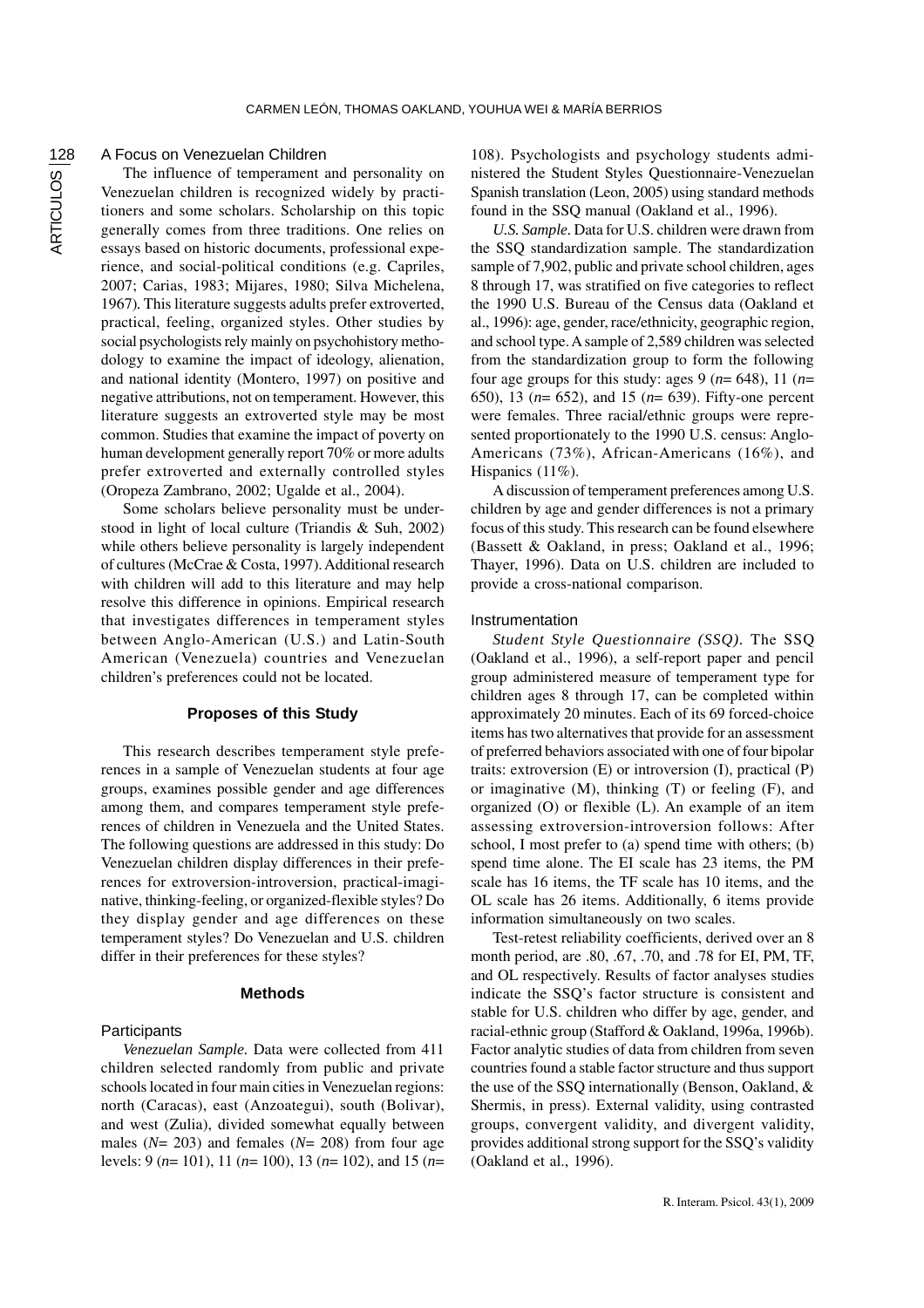The Venezuelan Spanish version was developed and validated using the following procedures. A prior Spanish translation of the SSQ used in the Costa Rica research (Oakland & Mata, 2007) was reviewed independently by four experienced Venezuelan schools psychologist. Language modifications were made based on 80% inter judge agreement. The resultant version was edited to closely resemble the published version of the SSQ. This edited version also was reviewed by 16 psychologists, 4 in each of the four Venezuelan regions that participated in this study, to determine whether the translated version was appropriate for use in each of the four participating regions. Additional changes were judged to be unnecessary.

## Data Analysis

The percent of Venezuelan and U.S. children expressing a preference for each of the eight traits was determined in the following fashion. Raw scores rather than scale scores were used. Individual responses on each of the 69 items were examined with the goal of determining whether a student selected more options from one of the two bipolar traits. For example, children who selected more extraverted than introverted options on the 23 extraversion-introversion items were classified as extraverted. Conversely, children who selected more introverted options were classified as introverted. Children who selected an equal number of options on a scale (e.g., extraversion-introversion) displayed no discernable preference on that bipolar trait and thus were excluded from subsequent analyses on that scale. The total number of children displaying a particular preference on each scale was divided by the total number of children displaying any preference on the scale. Thus, sample sizes reported above differ somewhat (i.e., < 3% for any one of the four bipolar traits) from the *n* used in the statistical analyses.

Data were analyzed using frequencies and are reported using percentages to promote understanding. Tests for significance of a proportion was calculated using chi-square analyses both with Venezuela and crossnational data, testing whether the frequency of children who preferred either extroversion or introversion, practical or imaginative, thinking or feeling, and organized or flexible styles differs significantly. Possible differences between Venezuela and U.S. children in reference to the total group, gender, and age are examined through chi-square analyses. A significance level of 0.05 was set for all analyses. Thus, *p*-values equal to or less than .05 indicate groups differ statistically on a temperament dimension.

#### **Results**

Table 2

*Temperament Preferences for Children from Venezuela and the United States for Total Group, Gender, and Four Age Groups (by Percent)*

|        |    |    |    |    | Venezuela |    |    | <b>United States</b> |    |    |    |    |    |    |    |    |
|--------|----|----|----|----|-----------|----|----|----------------------|----|----|----|----|----|----|----|----|
|        | E  |    | P  | M  |           | F  | O  | L                    | Е  |    | P  | М  | Т  | F  | O  | L  |
| Age 9  | 76 | 24 | 54 | 46 | 67        | 33 | 95 | 5                    | 46 | 54 | 41 | 59 | 54 | 46 | 84 | 16 |
| Age 11 | 79 | 21 | 45 | 55 | 60        | 40 | 87 | 13                   | 54 | 46 | 41 | 59 | 53 | 47 | 77 | 23 |
| Age 13 | 73 | 27 | 43 | 57 | 60        | 40 | 79 | 21                   | 64 | 36 | 41 | 59 | 52 | 48 | 64 | 36 |
| Age 15 | 67 | 33 | 45 | 55 | 55        | 45 | 69 | 31                   | 56 | 44 | 46 | 54 | 50 | 50 | 53 | 47 |
| Male   | 72 | 28 | 57 | 43 | 78        | 22 | 83 | 17                   | 57 | 43 | 43 | 57 | 74 | 25 | 64 | 36 |
| Female | 75 | 25 | 53 | 47 | 41        | 59 | 82 | 18                   | 56 | 44 | 41 | 59 | 30 | 70 | 76 | 24 |
| Total  | 74 | 26 | 55 | 45 | 60        | 40 | 82 | 18                   | 56 | 44 | 42 | 58 | 52 | 48 | 70 | 30 |

*Notes*. E = extroverted; I = introverted; P = practical; M = Imaginative; F = feeling; O = organized; L = flexible.

## Venezuelan Children's Temperamental Preferences

*Venezuelan Children's Extroverted-Introverted Styles Preferences.* More Venezuelan children prefer an extroverted than an introverted style  $(\chi^2(1, N = 405))$  = 90.08,  $p < .001$ ). Gender ( $\chi^2$  (1,  $N = 404$ ) = 0.47,  $p <$ .49) and age  $(\chi^2(3, N = 405) = 3.94, p < .27)$  differences are not significant.

*Venezuelan Children's Practical-Imaginative Styles Preferences.* More Venezuelan children prefer a practical than an imaginative style  $(\chi^2(1, N = 332) = 3.90,$  $p < .05$ ).

Gender  $(\chi^2 (1, N = 331) = 0.58, p < .45)$  and age  $(\chi^2 (3, N = 332) = .10, p < .99)$  differences are not significant.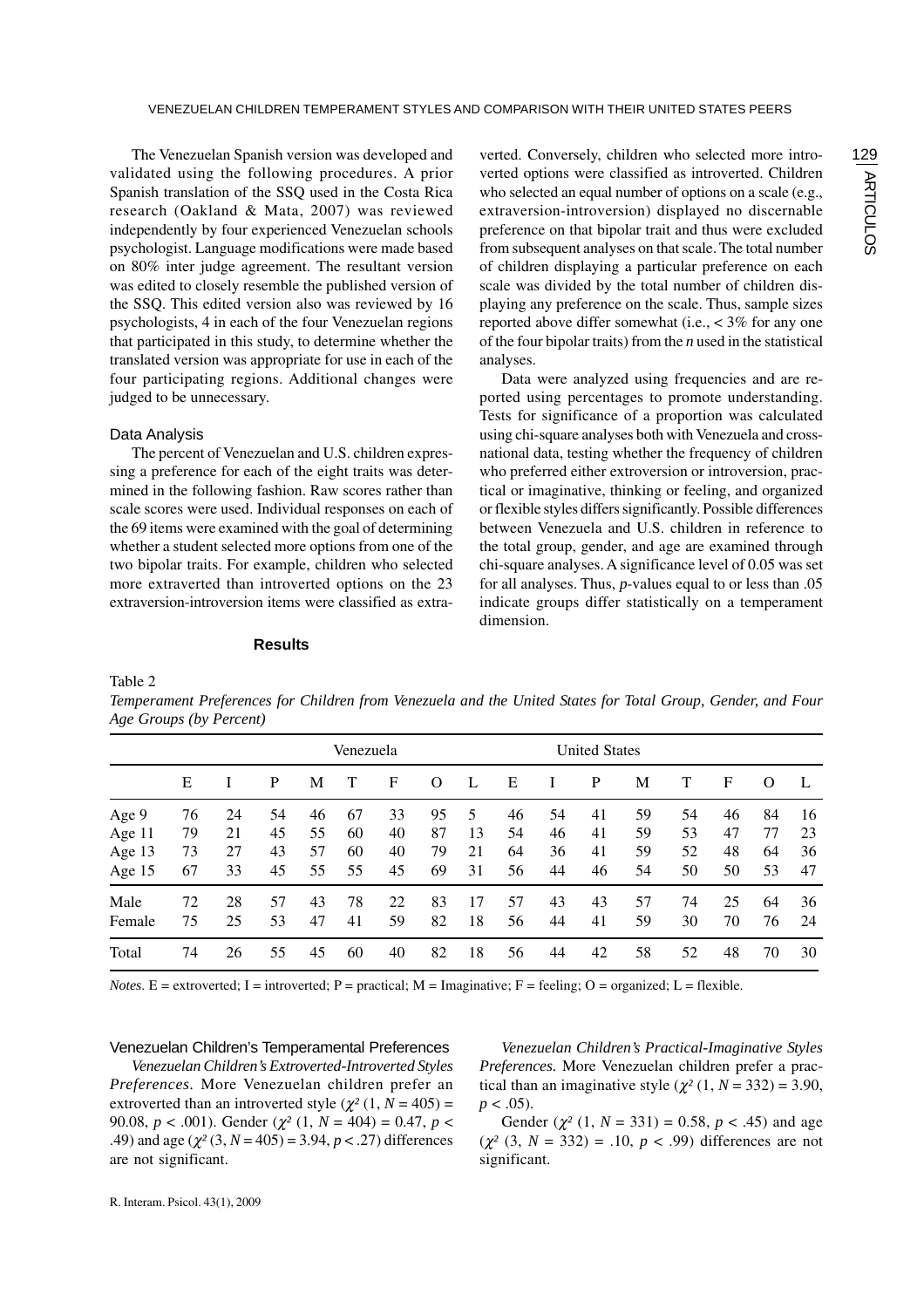*Venezuelan Children's Thinking-Feeling Styles Preferences.* More Venezuelan children prefer thinking than a feeling style  $(\chi^2 (1, N = 319) = 13.25, p < .001)$ . More males than females prefer thinking style  $(\chi^2(1, N))$ *=* 318) *=* 44.43, *p <* .001), and more females than males prefer feeling style  $(\chi^2 (1, N = 318) = 44.43, p <$ .001). Age differences were not found.

*Venezuelan Children's Organized-Flexible Styles Preferences.* More Venezuelan children prefer an organized than a flexible style  $(\chi^2(1, N=391) = 163.71)$ ,  $p < .001$ ). Age differences among four groups were significant  $(\chi^2 (3, N = 391) = 25.30, p < .001)$ : between 9 and 11 ( $\chi^2$  (1,  $N = 196$ ) = 3.92,  $p < .05$ ), 9 and 13 ( $\chi^2$ )  $(1, N = 194) = 10.69, p < .01$ , 9 and 15 ( $\chi^2$  (1, *N* = 197)  $= 22.66, p < .001$ , and 11 and 15 ( $\chi^2$  (1, *N* = 197) = 9.25,  $p < .01$ ).

# Cross-National Findings

*Extroverted-Introverted Styles Preferences.* Although both Venezuelan and U.S. children prefer extroverted to introverted styles, their preferences differ in magnitude χ*²* (1*, N* = 4028) = 45.31, *p* < .001. More Venezuela than U.S. children prefer an extroverted style; fewer Venezuelan than U.S. children prefer an introverted style. More Venezuelan than U.S. males prefer an extroverted style  $\chi^2$  (1,  $N = 2011$ ) = 17.19,  $p < .001$ ; more Venezuelan than U.S. females prefer an extroverted style. Cross-national differences were significant at ages 9 ( $\chi^2$  (1,  $N = 748$ ) = 30.58,  $p < .001$ ), 11 ( $\chi^2$  (1,  $N =$ 1272) = 22.73, *p* < .001), and 15 years (χ*²* (1*, N* = 745)  $= 4.22, p < .05$ ).

*Practical-Imaginative Styles Preferences.* More Venezuelan than U.S. children prefer a practical style (χ*²* (1*, N* = 3441) = 22.42, *p* < .001). More Venezuelan than U.S. males prefer a practical style ( $\chi^2$  (1*, N* = 1723)  $= 11.92, p < .001$ ) and more Venezuelan than U.S. females prefer a practical style  $(\chi^2(1, N = 1717) = 10.19$ , *p* < .01). Cross-national differences were significant at ages 9 (χ*²* (1*, N* = 642) = 4.81, *p* < .05), 11 (χ*²* (1*, N* =  $1070$ ) = 6.03,  $p < .01$ ), and 13 ( $\chi^2$  (1,  $N = 1082$ ) = 8.12,  $p < .01$ ).

*Thinking-Feeling Styles Preferences*. More Venezuelan than U.S. children prefer a thinking style (χ*²* (1*, N* = 3351) = 7.62, *p* < .01). More Venezuelan than U.S. females prefer the thinking style ( $\chi^2$  (1,  $N = 1676$ ) = 8.20,  $p < .01$ ). Cross-national differences were significant only at age 9 ( $\gamma^2$  (1,  $N = 603$ ) = 4.50,  $p < .05$ ).

*Organized-Flexible Styles Preferences.* More Venezuelan than U.S. children prefer an organized style (χ*²*  $(1, N = 3758) = 26.22, p < .001$ ). More Venezuelan than U.S. males prefer an organized style ( $\chi^2$  (1*, N* = 1674) = 1.08,  $p < .30$ ). Cross-national differences were significant at ages 9 (χ*²* (1*, N* = 710) = 8.29, *p* < .01), 11, (χ*²* (1*, N*  $= 1210$ ) = 5.20, *p* < .05), 13 ( $\chi^2$  (1, *N* = 1167) = 8.88, *p* < .01) [Note: there should be no period after the 0.01)], and 15 ( $\chi^2$  (1,  $N = 671$ ) = 8.25,  $p < .01$ ).

# **Discussion**

### Temperament Styles of Venezuelan Children

*Extroversion-Introversion Styles.* Venezuelan children display a decided preference for extroverted rather than introverted styles. This preference is consistent for males and females and for all for age groups. This result is consistent with scholarship that emphasizes Venezuelan adult's extroverted styles, literature that generally attributes this preference to result from the country's social organization and commitment to extended family (Carias, 1983; Mijares, 1980; Montero, 1997; Oropeza Zambrano, 2002; Ugalde et al., 2004). However, equally plausible is the belief that their extroversion may cause and support the formation of social organizations and close family ties, not result from them.

Extroverted children generally derive energy from being with others, need considerable affirmation and external encouragement, prefer to have many friends, and assume the characteristics of those around them. Academically, they generally prefer cooperative group work, class presentations, group seating, and active classrooms-qualities congruent with innovations in education recommended at the national and international levels (Moreno, 2001, Organización de las Naciones Unidas para la Educación, la Ciencia y la Cultura [UNESCO], 2000). Socio-educational changes such as the new basic educational curricula (Venezuelan Basic Education Curricula, 1997; Venezuelan Initial Education Curricula, 2005) recommend more participative and socially oriented instructional strategies. Students who prefer an extroverted style may have more opportunities to succeed under these new reform methods than students who prefer an introverted style.

Parents and teachers also must attend to the needs of the 26% who prefer an introverted style. They generally derive their energy from themselves. They prefer to have a few close friends, have a few well-developed interests, and enjoy spending time alone. They are inclined to be hesitant to share their ideas with others. They appreciate acknowledgement of their careful work and reflection. They learn best by having time to think about and reflect upon what they have learned.

*Practical-Imaginative Styles.* Although Venezuelan children display some balance in their preferences for practical and imaginative styles, both for males and females and all four age levels are more likely to prefer a practical style. These findings are consistent with Caprile's (2007) belief, based on Jung's perspective, that Venezuelan adults tend to display a practical style prefe-rences. He believes Venezuela's Spanish and African origins, including knavery and African mythology, may explain the presence of this archetype in Venezuelan behavior, one characterized by an interest in and capacity to survive and win in the fact of personal difficulties.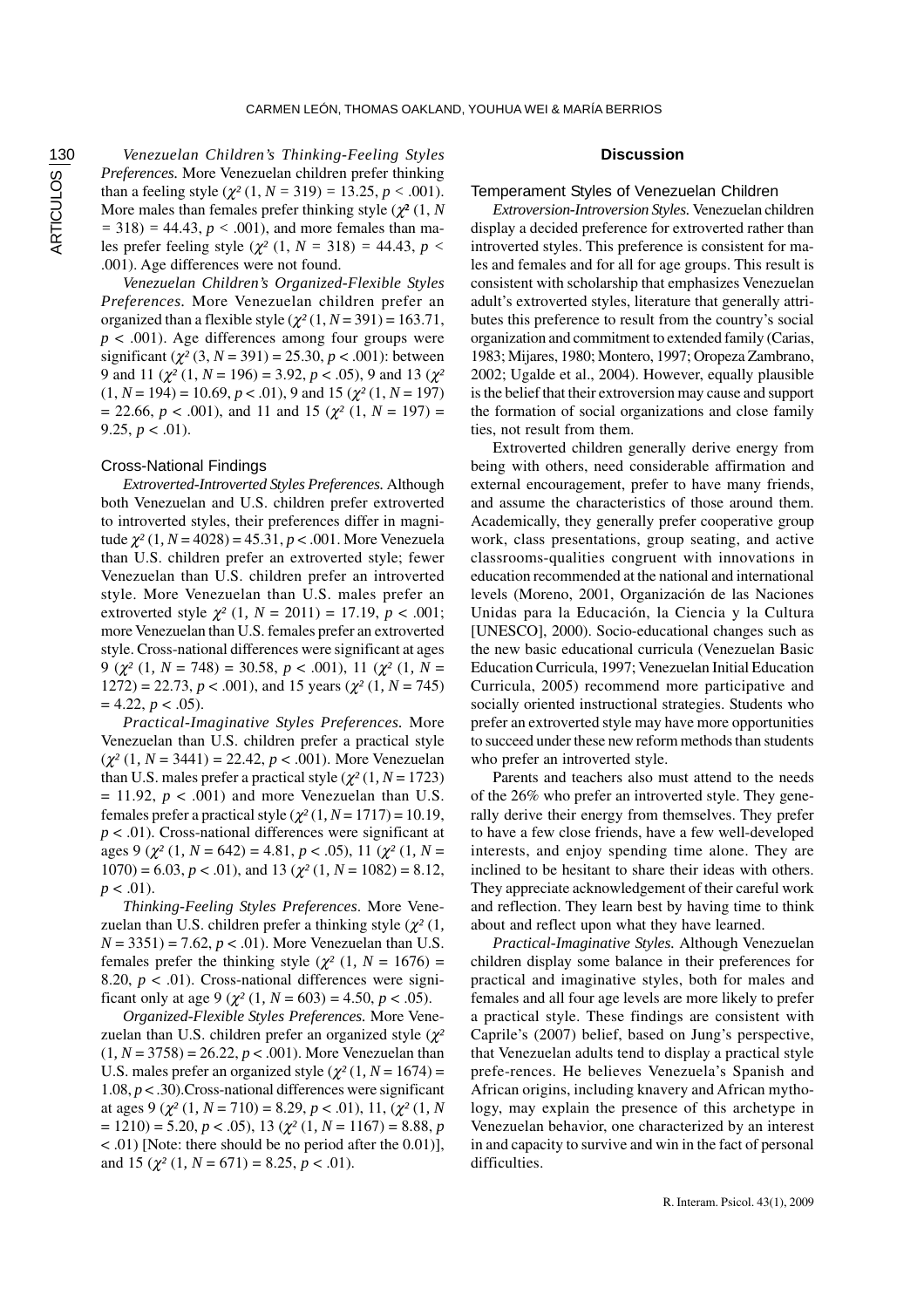Parents and teachers working with children who prefer this style are encouraged to recognize that they tend to focus their attention on what is seen, heard, and experienced through their senses. Academically, they tend to base their decisions on facts and personal experience, observe details carefully, and reach conclusions in a step-by-step manner. They value facts and personal experiences that have practical applications. They learn better using step-by-step approaches and upon realizing what they are learning is applicable to their lives. They tend to become discouraged when work seems irrelevant or too complex, leading to a decrement in interest and thus motivation.

Parents and teachers also are encouraged to recognize that 45% of Venezuelan children prefer a more imaginative style. Children who display this style prefer theories to facts and focus their attention on generalizations and global concepts. They often base their decisions on intuitive hunches, and may overlook details when learning or doing work. They learn best when given opportunities to use their imagination and contribute their unique ideas. They appreciate others who value and praise their creativity.

*Thinking-Feeling Styles.* Venezuelan children are more likely to prefer thinking than feeling styles. Gender differences confirm that more males than females prefer a thinking style and more females than males prefer a feeling style, a finding consistent with other studies (Hammer & Mitchell, 1996; Myers & McCaulley, 1985; Myers et al., 1998; Oakland et al., 1996). Age differences were not significant among Venezuelan children.

Parents and teachers are encouraged to recognize children with a thinking preference want to be treated fairly and desire truth be told accurately. Thus, they tend to express themselves in a blunt fashion and may hurt others' feelings in the process. They do not praise others frequently and may be uncomfortable openly expressing their emotions. These students tend to enjoy competitive activities and learn better when information is logically organized and presented.

Parents and teachers also are encouraged to recognize that 40% of Venezuelan children prefer a feeling style. Children who display this style tend to rely on their feelings and own subjective standards when making decisions. They generally are compassionate and sensitive to the feelings of others, and value harmony. Children with a feeling style tend to learn best when engaged in cooperative activities that help personalize their learning.

*Organized-Flexible Styles.* Venezuelan children have a decided preference to make decisions based on an organized rather than a flexible style. Age differences are apparent only between 9 and 11. Gender differences are not apparent. These finding is consistent with Silva's Michelena (1967) description that Venezuelan adults generally display an organized style, one that involves the use of step-by-step procedures guided by external rules-similar to the behaviors of most public employees. However, persons who display flexible styles may be better able to function during periods characterized by social and political disorganization as in Venezuela. Children who prefer an organized style may not receive the structure and order they desire when external conditions appear to be unstable.

Parents and teachers are encouraged to recognize children who display an organized style tend to make decisions as soon as possible. They do not cope well with surprises or changes to their routine and are likely to respond better to a more structured and organized setting. Expectations that others have of them should be communicated clearly and schedules established and followed. Students with this style like to know the rules and perform activities by the rules and enjoy receiving praise for completing work in a timely manner.

Parents and teachers also are encouraged to recognize that 18% of Venezuelan children prefer a flexible style. They tend to delay decision-making as long as possible and feel that they never have sufficient information to make decisions. They prefer a flexible, open schedule, enjoy surprises, and adapt well to new situations. They may not respond well to externally imposed rules and regulations. The manner in which they learn best is somewhat complex. They are most highly motivated when given some flexibility in their assignments and are able to turn work into play. However, teachers and parents may have to provide structure and assist them in other ways to complete assignments on time. Among the eight styles, children with this style tend to have the greatest difficulty in families and schools that are rigid and rule-bound.

Among the 16 psychological types possible from these four bipolar temperament styles (Keirsey & Bates, 1984; Myers & McCaulley, 1985, Myers et al., 1998), Venezuelan children often prefer those characterized by extroverted, practical, thinking, and organized styles. Those with these style preferences generally derive energy from being with others; focus their attention on what is seen, heard, and experienced through their senses; rely on objective and logical standards when making decisions, and prefer an organized lifestyle, and to make decisions as soon as possible based on a structured process. Thus, they perform best when parents and teachers use structured strategies. Children with these temperament preferences generally develop best in an organized environment, so significant adults, mainly parents and teachers, needs professional support in order to accomplish their mission in a Latin-American social and cultural reality.

C*ross-National Similarities and Differences in Temperamental Styles.* Children from Venezuela and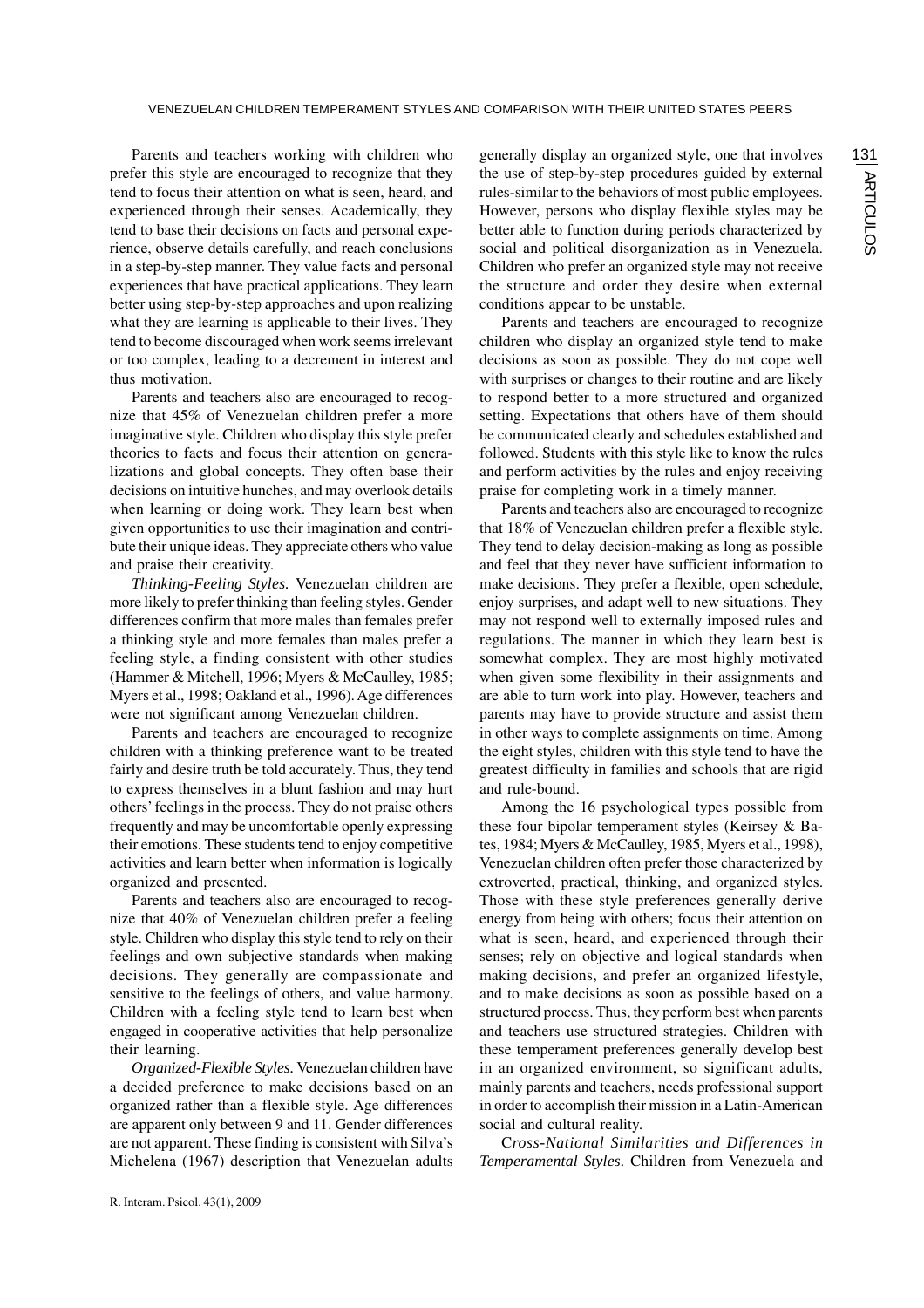U.S. generally prefer extroverted, thinking, and organized styles. Thus, there is considerable similarity between these two American countries. Nevertheless, compared to those in the U.S., Venezuelan children tend to express a higher frequency of preferences for extroverted, practical, thinking, and organized styles. Conversely, U.S. children tend to express a higher frequency for introverted, imaginative, feeling, and flexible styles. Those who prefer a social psychological explanation may attribute these differences to cultural differences. However, one should not overlook the prevailing belief that temperament has biological roots (e.g., Telesis, 1998b, see Teglasi, 1998b).

*The Need to Honor all Temperament Style Preferences.* Although the prevalence of temperament style preferences may differ, between and within countries, one must remember all temperamental styles deserve to be recognized and respected. Adults responsible for children's care, specially parents and teachers, should be encouraged to promote social and personal justice by recognizing and respecting the developmental needs expressed thought children's temperament preferences, including attempts to promote children's knowledge of their and others' styles (Oakland et al., 1996).

Findings of both within and between country differences in this cross-national study on children's temperament style preferences in two American countries confirm the need to use emic and etic approaches when researching on human development. The data from Venezuelan children help confirm the extroverted temperamental style that has been described for Venezuelan adults and offer preliminary information related to children's extroverted and introverted, practical and imaginative, thinking and feeling and organized and flexible styles, useful for parenting and teaching. The results obtained with the Venezuelan sample are contrary to the belief that Latin Americans prefer a style characterized by disorganization and improvisation. This is the first known study of children's temperament in Venezuela or other South American counties. Thus, replication studies examining children's temperament style in these countries are needed.

### **References**

- Aber, L., Bishop-Joshep, S., Jones, S., McLearn, K., & Phillips, D. (2007). *Child development and social policy: Knowledge for action.* Washington, DC: American Psychological Association.
- Bassett, K. (2005). *Nature, nurture, and temperament: Comparisons of temperament styles displayed by U.S. students*. Unpublished doctoral dissertation, University of Florida, Gainesville, FL.
- Bassett, K., & Oakland, T. (in press). Temperament preferences for children ages 8 through 17 in a nationally represented sample. In J. Kaufman (Ed.), *Intelligent testing: Integrating psychological theory and clinical practice.*
- Bates, J. E., & Wachs, T. D. (Eds.). (1994) *Temperament: Individual differences of the interface of biology and behavior*. Washington, DC: American Psychological Association.
- Benson, N., Oakland, T., & Shermis, N. (in press). Evidence for crossnational invariance of children's temperament structure. *Journal of Psychoeducational Assessment.*
- Berry, J. W., Poortinga, Y. H., Segall, M. H., & Dasen, P. R. (1992). *Cross-cultural psychology: Research and applications.* Cambridge, MA: Cambridge University Press.
- Buss, A. H., & Plomin, R. (1984). *Temperament: Early developing personality traits.* Hillsdale, NJ: Erlbaum.
- Capriles, A. (2007). *El arquetipo del pícaro. Un ensayo de interpretación psicológica.* Unpublished manuscript, Universidad Católica Andrés Bello, Caracas, Venezuela.
- Carias, R. (1983). *¿Quiénes somos los venezolanos?* (2nd ed.). Caracas, Venezuela: LES
- Chess, S., & Thomas, A. (1991). Temperament and the concept of goodness of fit. In J. Strelau & A. Angleitner (Eds.), *Explorations in temperament: International perspectives on theory and measurement.* New York: Plenum.
- Goldsmith, H. H., & Rieser-Danner, L. (1986). Variation among temperament theories and validation studies of temperament assessment. In G. A. Kohnstamm (Ed.), *Temperament discussed* (pp. 1-10). Lisse, Netherlands: Swets & Zeitlinger.
- Hammer, A. L., & Mitchell, W. D. (1996). The distribution of MBTI types in the U.S. by gender and ethnic group. *Journal of Psychological Type, 37*, 2-15.
- Horton, C., & Oakland, T. (1996). *Classroom applications booklet.* San Antonio, TX: The Psychological Corporation.
- Jung, C. G. (1971). *Psychological types.* Princeton, NJ: Princeton University Press.
- Kagan, J. (1994). *Galen's prophecy: Temperament in human nature*. New York: Basic Books.
- Katona, N., & Oakland, T. (2000). The development of temperament in Hungarian children. *Hungarian Journal of Psychology*, *1*, 17-29.
- Keirsey, D., & Bates, M. (1984). *Please understand me: Character and temperament types*. Del Mar, CA: Prometheas Nemesis.
- Keogh, B. (2003). *Temperament in the classroom: Understanding individual differences*. Baltimore, MD: Brookes
- Lawrence, G. (1982). *People types and tiger stripes: A practical guide to learning styles*. Gainesville, FL: Center for the Application of Psychological Types.
- León, C. (1998). *Cómo estimular las diferencias individuales en los niños* (2th ed.). Caracas: UCAB.
- León, C. (2003a). *Proceso de validación del Modelo Octogonal integrador del Desarrollo infantil*. *Etapa I.* Unpublished doctoral dissertation, Universidad Católica Andrés Bello, Caracas, Venezuela.
- León, C. (2003b). *Secuencias de desarrollo infantil* (4th ed.). Caracas, Venezuela: Publicaciones Universidad Católica Andrés Bello.
- León, C. (2007). Estudio descriptivo, comparativo y relacional del desarrollo infantil integral en una muestra de niños y niñas de diferentes edades, niveles socioeconómicos y regiones de Venezuela*. Orbis: Revista de Ciencias Humanas*, *3*(7), 64-124. Retrieved July, 2007, from http://www.revistaorbis.org.ve/7/Art 4.pdf
- Macdaid, G., McCaulley, M., & Kainz, R. (1991). *Atlas of type tables*. Gainesville, FL: Center for the Application of Psychological Types.
- McCrae, R. R., & Costa, P. T., Jr. (1997). Personality trait structure as a human universal. *American Psychologist, 52*(5), 509-516.
- Magnusson, D. (1988). *Individual development in an international perspective: A longitudinal study.* Hillsdale, NJ: Erlbaum.
- Maziade, M., Boutin, P., Cote, R., & Thivierge, J. (1986). Empirical characteristics of the NYLS temperament in middle childhood: Congruities and incongruities with other studies. *Child Psychiatry and Human Development, 17*(1), 38-52.

ARTICULOS<sup>132</sup> ARTICULOS